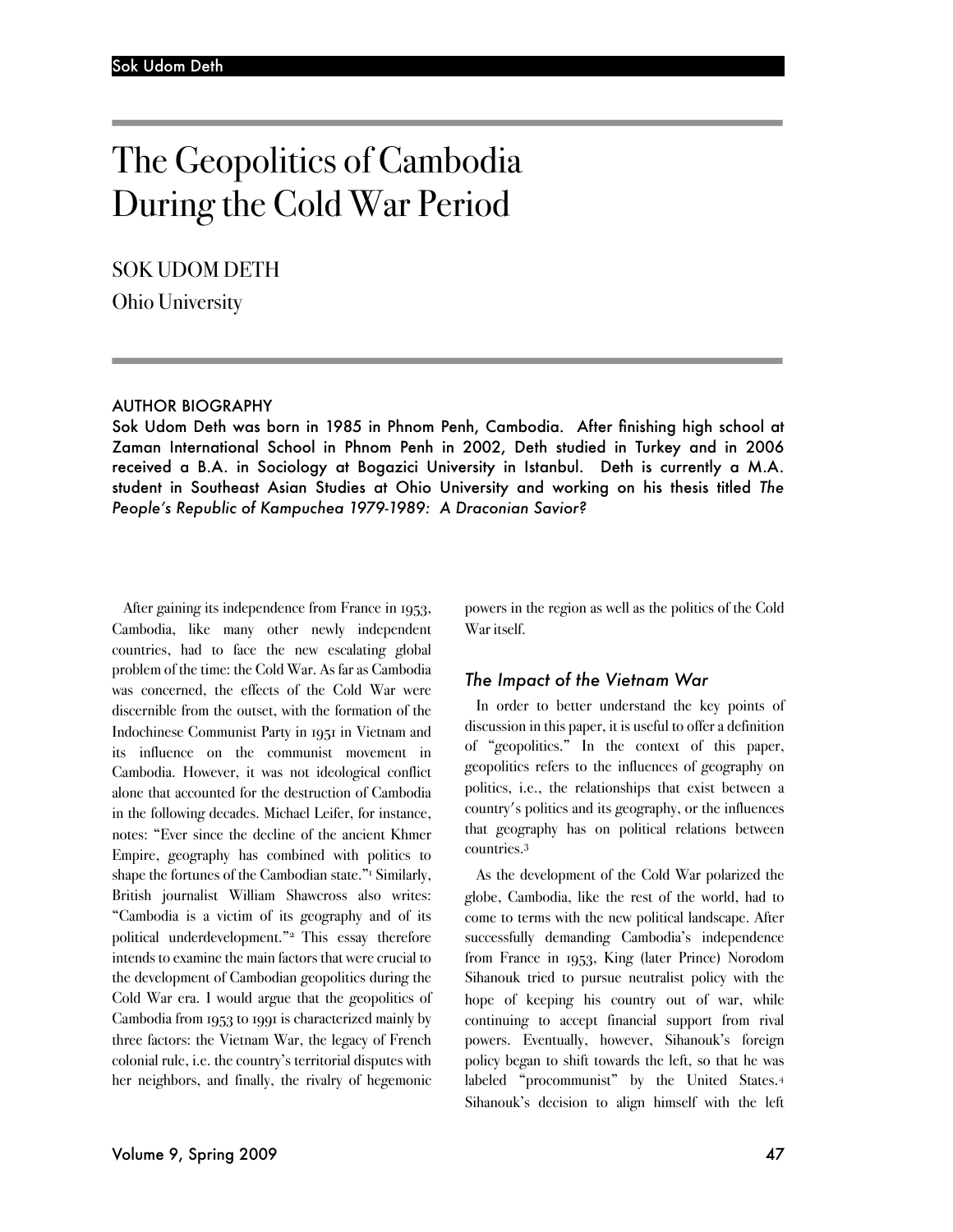stemmed from his belief that the communists would finally win the Indochina war. Additionally, the prince displayed distrust toward Thailand and South Vietnam, two countries that were backed by the U.S. in this period. Internally, his move was an attempt to diminish the leftists' opposition, but it also had the effect of alienating the right wing of his government, especially army officials. In fact, in 1963, Sihanouk decided to cut off U.S. economic and military assistance, which had totaled about US\$404 million since the country gained independence. Moreover, he nationalized Cambodia's banks and the country's export-import trade.5 By 1965, Cambodia broke off relations all together with the United States, meanwhile turning to China for international alliance. In fact, as early as 1955, Sihanouk's rejection of the Southeast Asian Treaty Organization (SEATO) already won him economic support from China and political support from the Viet Minh (the communists of North Vietnam).<sup>6</sup> In  $1966$ , Prince Sihanouk made a move that was to become a factor leading to the coup against him in 1970. Perceiving that the North Vietnamese would win its war against the United States, Sihanouk secretly allied himself with the North Vietnamese. To quote from David Chandler:

Under the terms of the alliance, the North Vietnamese were allowed to station troops in Cambodian territory and to receive arms and supplies funneled to them from North Vietnam and China via the Cambodian port of Sihanoukville. In exchange, they recognized Cambodia's frontiers, left Cambodian civilians alone, and avoided contact with the Cambodian army. South Vietnamese and U.S. officials soon knew about the presence of North Vietnamese troops in Cambodia, and the movements of weapons and supplies, without knowing the details of the agreement Sihanouk had reached. Sihanouk denied for several years that any Vietnamese troops were in Cambodia, which angered the United States and South Vietnam but enhanced the image of injured innocence that the prince projected to the outside world.7

It was under such circumstances that the so-called "Sihanouk Trail"–the southern terminus of the more widely known "Ho Chi Minh Trail"–came into being. The trail, cutting through Laos and Cambodia, served as the logistical supply route utilized by the People's Army of Vietnam (PAV) and its southern supporters, the National Liberation Front (Viet Cong). The emergence of the Vietnamese sanctuaries on Cambodian territories resulted in the U.S. secret bombing missions authorized by President Nixon. According to historian John Tully, the U.S. dropped almost 540,000 tons of bombs on Cambodia during the first half of the 1970s, exceeding the total of 160,000 tons of bombs dropped by the Allies on Japan in all of World War II.8 Estimates of the death toll range widely from 150,000 to the U.S. historian Chalmers Johnson's perhaps inflated estimate of 750,000.9  $\overline{a}$ 

On March 18, 1970, while Sihanouk was abroad, the National Assembly of Cambodia voted 86-3 to remove Sihanouk from power. The U.S.-supported Khmer Republic was eventually proclaimed, with General Lon Nol as its Prime Minister. There is no direct evidence to support the claim that the U.S. was behind the coup; yet, it was clear that the U.S. was supporting Lon Nol's government thanks to its military strategy in the Vietnam War. Among Cambodians, the 1970 coup was more popular among educated people in Phnom Penh and the army, who were upset with Sihanouk's handling of the economy and the rupture with the United States. In the rural areas, however, people were still in favor of Sihanouk.10 Nevertheless, as David Chandler noted, for most people the idea that Vietnamese forces should leave Cambodia was more popular than the coup itself.<sup> $\pi$ </sup> In fact, when the Vietnamese ignored Lon Nol's ultimatum that they leave Cambodian territory in forty-eight hours, tens of thousands of Cambodians joined the armed forces to drive the Vietnamese out, only to be defeated by the more experienced Vietnamese combatants. 12 Meanwhile, Lon Nol's army was not only fighting against the Vietnamese, but also against the Cambodian communists–the Khmer Rouge.

It is useful to note here that while the bombing missions by the U.S. on Cambodia's eastern parts had the effect of postponing the Communists' victory, it also drove some peasants to join the Khmer Rouge in the jungle, while many others fled to the capital Phnom Penh. Yet, not everyone who joined the Khmer Rouge was communist. Some went into the jungle to fight for exiled Prince Sihanouk who–now allying himself with his former enemy, the Khmer Rouge–encouraged his people to fight against Lon Nol.

When the U.S. lost the Vietnam War and finally withdrew its troops from Indochina, the Khmer Republic, without any more support from the U.S., was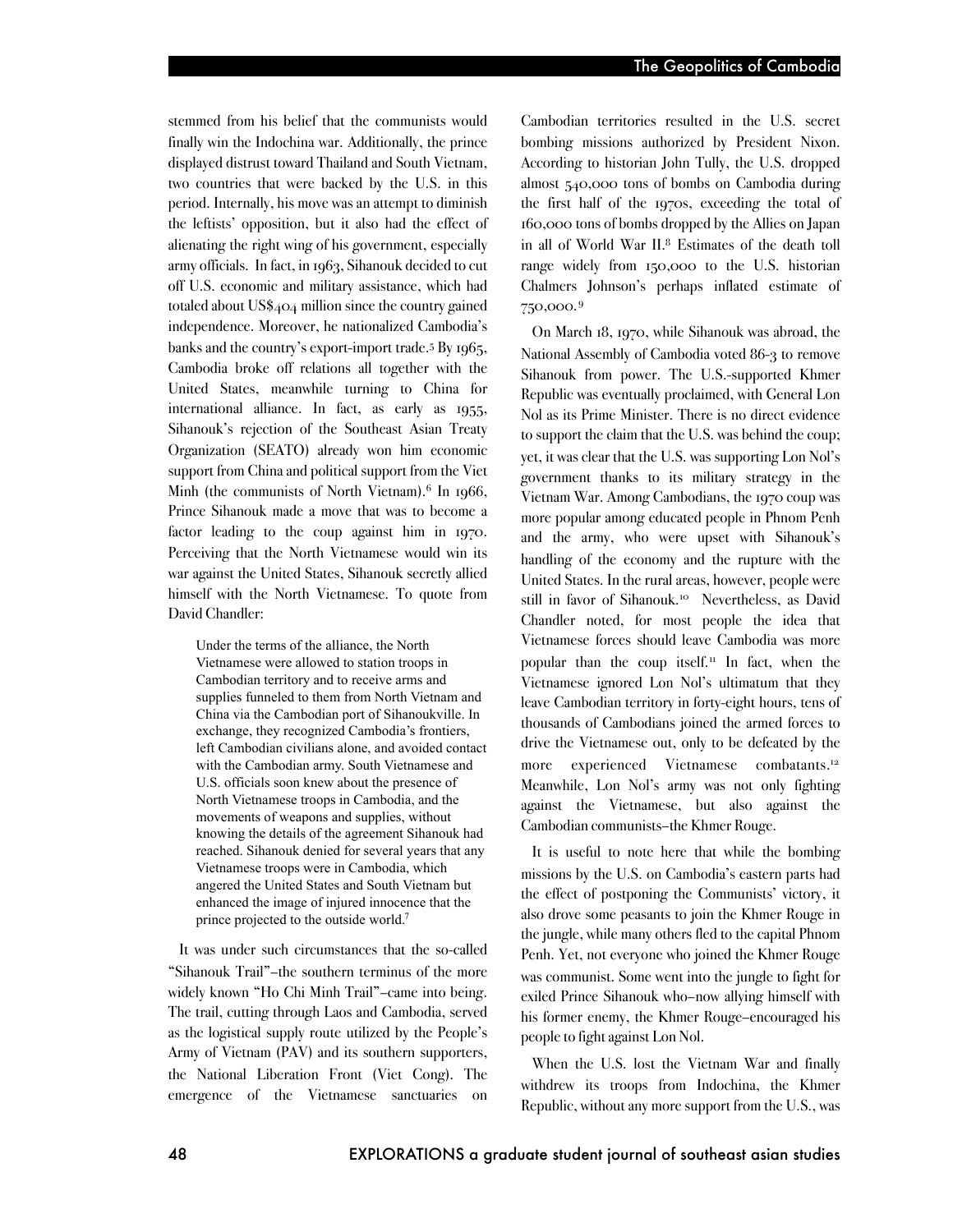left on its own and finally collapsed when the Khmer Rouge took over Phnom Penh on April 17, 1975. Between 1975 and 1979 Cambodia was renamed "Democratic Kampuchea" under the leadership of Saloth Sar–the man who came to be more widelyknown as Pol Pot. Despite the fact that it was shortlived, Democratic Kampuchea was a devastating regime in which approximately 1.7 million out of about 7 million people lost their lives to mass execution, inhumane working conditions, and starvation. Almost every Cambodian who lived through the period lost at least a few members of their family. The development of collectivism, the breaking of family ties, and the abolishment of the market economy along with a variety of civilian rights highlighted the main characteristics of Democratic Kampuchea. Alongside the execution of intellectuals and professionals, city and town dwellers were forced to resettle in the countryside where they became peasants to achieve the communist party's (known to the local population as *Angkar*) unrealistic Four Years Plan to transform Cambodia into a land dominated by agrarian wealth. The regime was also known to have purged tens of thousands of its own cadres whom it suspected to be enemies at the infamous interrogation center S-21 in Phnom Penh. Sihanouk, on the other hand, was imprisoned in his own palace after the Khmer Rouge took power.

#### *Border Disputes with the Neighbors*

Once Pol Pot's faction emerged amidst internal struggles among the Khmer Rouge in Cambodia, border incursions to neighboring countries, namely Vietnam, and to a lesser extent Thailand and Laos, intensified.13 In terms of territorial disputes, both Thailand and Vietnam had often been in conflict with Cambodia. Thailand's conflicts with Cambodia were more numerous during the French colonial rule over Cambodia (1863–1953); Cambodia's disputes with Vietnam were more frequent during the Cold War era, specifically under the Khmer Rouge. Interestingly, Thailand's territorial conflicts with Cambodia took place with the French who ruled Cambodia at the time, while Cambodia's conflicts with Vietnam involved the two countries directly.<sup>14</sup>

Before coming to power the Khmer Rouge were trained by Vietnamese communists. Once in power, however, they became hostile to their ex-comrades.

The conflicts between the Khmer Rouge and the Vietnamese had been simmering since as early as May 1975, when the Khmer Rouge attacked several Vietnamese-held islands in the Gulf of Thailand with the hope of gaining the territories in the confusion of the final stages of the Vietnamese civil war.15 The territorial dispute between Cambodia and Vietnam can be traced back to the French colonial rule of Indochina, if not earlier. Cambodia became a French protectorate in 1863, and in 1874 some Khmer provinces were incorporated by the French authorities to the separate colony of Cochin-China (now southern Vietnam, referred to as *Kampuchea Krom* by Cambodians).16 This legacy of dispute certainly influenced leaders on both sides. Pol Pot was suspicious of Vietnam's territorial intentions, and this feeling of distrust deepened when Vietnam signed a treaty of cooperation with Laos in July 1977, a move that Pol Pot interpreted as an attempt to encircle Cambodia and to reconstitute what had once been French Indochina.<sup>17</sup> During these times, the Khmer Rouge demanded that Vietnam respect Cambodia's sovereignty and territorial integrity and abandon the Indochinese Federation policy, which Vietnam denied pursuing. The Khmer Rouge also claimed parts of the Gulf of Thailand, where they wished to benefit from offshore oil deposits, while the Vietnamese rejected this claim for the simple reason that they had harbored similar hopes.18 Furthermore, skirmishes alongside the borders led leaders of both sides to distrust each other's sincerity. In fact, it is claimed that the Khmer Rouge had committed atrocities upon Vietnamese villagers in provinces along the Khmer border, killing 222 people, scorching 552 houses, and burning 134 tons of paddy. Nguyen-vo estimates that Cambodians experienced equal losses through Vietnamese violence.19 Meanwhile, the Khmer Rouge had strengthened their ties with the People's Republic of China (PRC), who had antagonistic feelings toward a pro-Soviet Vietnam. This alliance allowed the Khmer Rouge to receive large quantities of arms, ammunition, and other military equipment from China.20

Democratic Kampuchea finally collapsed when some 100,000 Vietnamese troops, together with the Kampuchean United Front of National Salvation (KUFNS) (which comprised former DK's officials who had defected to Vietnam in 1977 and 1978, and other Cambodians who had stayed in Vietnam during DK's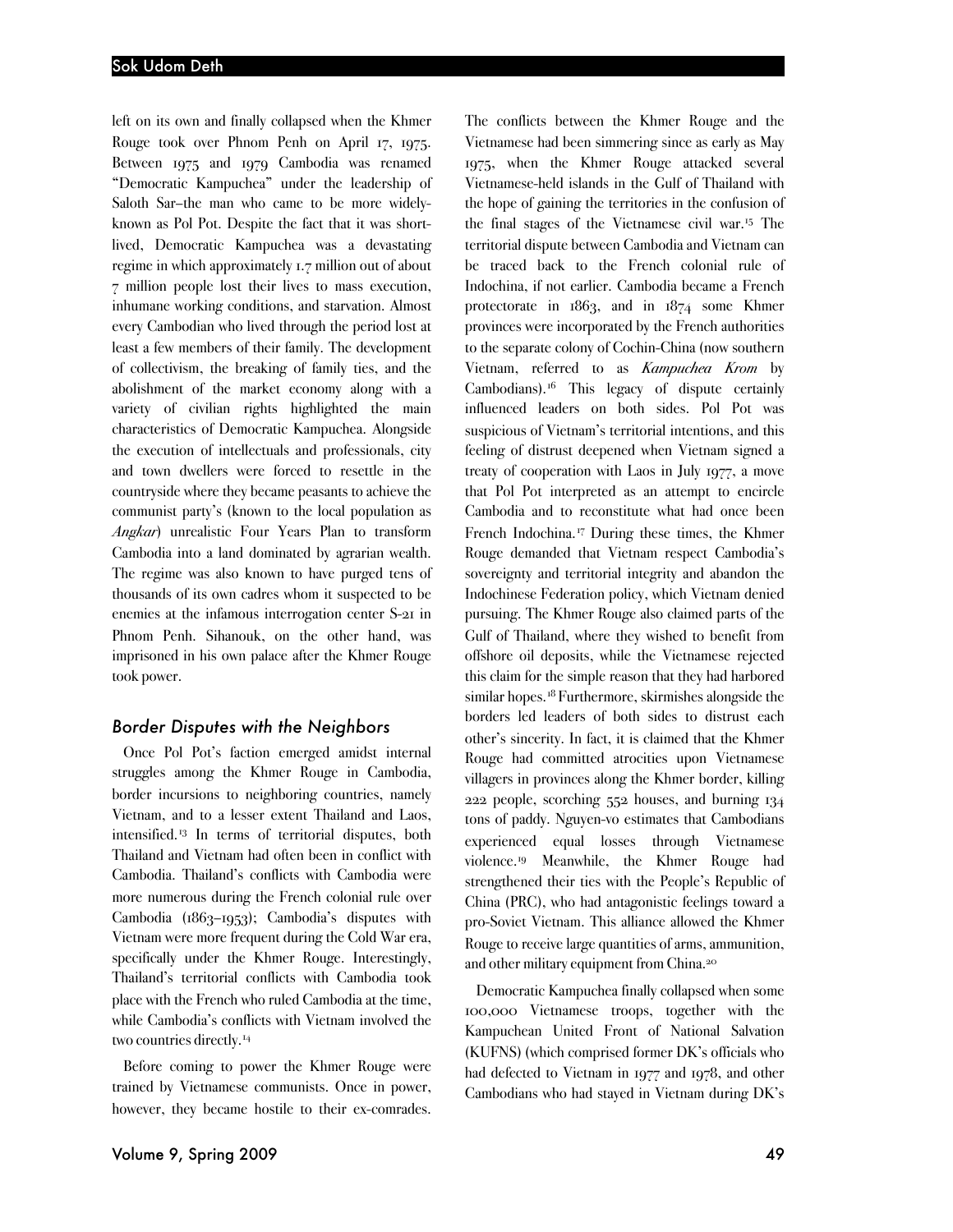rule) took over Phnom Penh on January 7, 1979. A pro-Vietnamese government, comprising members of the KUFNS, known as the People's Republic of Kampuchea (PRK) was established in 1979, although it was not recognized by any non-Communist countries, except India. <sup>21</sup> Despite losing hold of the country, the Khmer Rouge were still far from complete defeat, as they were able to retreat to the Thai borders and eventually strengthen themselves with the support of Thailand, China, ASEAN and the United States. Likewise, Sihanouk managed to escape to China before the arrival of the Vietnamese.<sup>22</sup> The period 1979–1991 marked the combination of the politics of the Cold War and regional conflicts that, once again, were to shape the fate of Cambodia and its people.

#### *The Regional and International Factors*

By early 1979, the conflict in Cambodia had gained momentum and international attention. In February 1979, viewing the Vietnamese invasion of Cambodia as an act of Soviet encirclement, China accused Vietnam of "militarism, wild aggression and expansion" and launched an attack on the northern parts of Vietnam that would eventually cause heavy destruction on both sides. The Khmer Rouge, who had recently retreated to western parts of Cambodia, managed to receive shelter along the Thai borders because Thailand also feared Vietnam's expansionism. The Khmer Rouge army was not the only resistance force to the Phnom Penh government after 1979. The Royalist group known as FUNCINPEC<sup>23</sup> led by Prince Sihanouk and the republican group led by Sonn San were the other two major groups resisting the Vietnamese-backed People's Republic of Kampuchea (PRK). The perception of Vietnam's invasion to Cambodia as a threat to the security of the region also led ASEAN to oppose the PRK. In 1982, ASEAN, together with China, was able to persuade the three Cambodian resistance factions to form the Coalition Government of Democratic Kampuchea (CGDK).24 Fear of Vietnamese and Soviet aggression in this period eventually internationalized the Cambodian conflict and produced two camps of rivals: the Cambodian CGDK (who continued to retain its seat at the UN), China, ASEAN, and the United States on the one side, and Phnom Penh's People's Republic of Kampuchea, Vietnam, and the Soviet bloc on the other.

Perhaps the most remarkable aspect of the conflicts between the Phnom Penh government and the resistance forces and their respective supporters was the creation of the "K5 Plan," adopted by the Phnom Penh government, presumably under pressure from their Vietnamese advisors. While the PRK was trying to consolidate their power and credibility inside the country, fighting continued between the People's Army of Vietnam and the resistance forces, who were sheltered by Thailand and received military support from China. In 1984, the Politburo in Phnom Penh discussed "the mobilization of several hundred thousand Cambodian civilians to chop down forests, construct more roads, and lay down hundreds of kilometers of earthen walls, two-and-a-half-meter-deep spiked ditches, barbed wire, and minefields."25 This policy was codenamed the "K5 Plan" (*Phenkar Kor Pram* in Khmer). Evan Gottesman stated that the plan's ultimate motive was to "build a Berlin Wall of sorts that would stretch along the Thai-Cambodian border and prevent resistance soldiers from infiltrating."26 The attempt to seal the 829-Km long Cambodian-Thai border presumably required a great number of laborers. In fact, in the first phase alone, 90,362 laborers were involved in building the defense line.27 At the end of 1985, Vietnamese officials estimated the total K5 workers for the year at 150,000.28 There seemed to be no clear figure of the total number of people conscripted for the K5 Plan, but Margaret Slocomb estimated the total number of conscriptions between late 1984 and mid 1987 at 380,000.29 It is important to note here that a high number of people conscripted for the  $K_5$  Plan lost their lives to malaria and landmines. This strategy of border defense was not something new. During the reign of Minh Mang, between 1820 and 1841, Vietnam colonized Cambodia, and, to enhance its security against Thai attacks, Minh Mang ordered the digging of the Vinh Te canal in 1820–21. The harsh treatment of the Vietnamese overlords caused deep resentment among the Cambodians in a similar way that the  $K<sub>5</sub>$ undermined the popularity of the PRK and the Vietnamese presence in Cambodia.30

The K<sub>5</sub> Plan was not the only manifestation of geopolitical cruelty that caused misfortune among Cambodians. Immediately following the Vietnamese invasion, tens of thousands of Cambodians in the west fled the country and took refuge in Thailand. Facing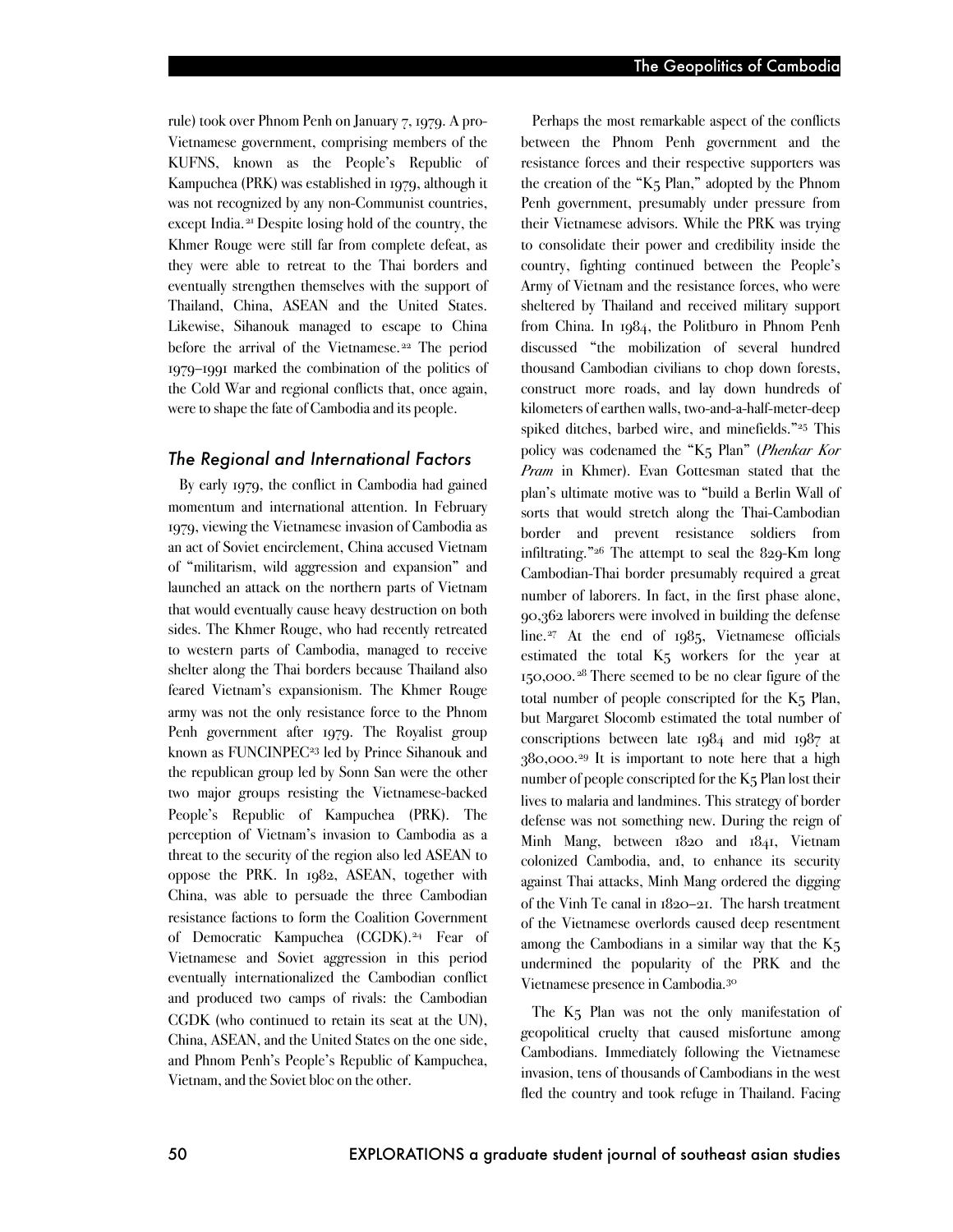the influx of refugees without immediate support from the international community, Thai authorities forcefully repatriated as many as 45,000 Cambodian refugees back to their country through the cliffs full of landmines at Preah Vihear, the "no man's land" between the two countries. Horrifically, those who refused to go down the cliffs were mercilessly shot by Thai soldiers.31 After making their way through minefields and enduring extreme hunger, receiving food aid from Thai villagers and sometimes by the Vietnamese soldiers and Khmer villagers on the other side, only about two thousand refugees were eventually rescued by the U.S. Embassy and the UNHCR.32

Another harsh effect of geopolitical conflict facing Cambodia during this period was the heavy use of landmines by all sides. The history of planting landmines dated back to the Vietnam War when Vietnam, and the U.S. in response, planted landmines on neutral Cambodia. The Khmer Rouge also set up mines during the early 1970s to seal off their "liberated zones" against the Khmer Republic's army, and along the borders with Vietnam and Thailand once they were in power. The number dramatically rose during the Vietnamese occupation, especially after the withdrawal of the Vietnamese army from Cambodia in 1989, which left the Phnom Penh government to defend itself against the CGDK's forces. In fact, Eric Stover (a freelance writer and consultant to Human Rights Watch and Physicians for Human Rights) and Rae McGrath (director of the Mine Advisory Group) wrote a report in 1992 and referred to this process of heavy planting of landmines by all fighting forces as "the cowards' war."33 The sheer magnitude of devastation for Cambodian civilians is so remarkable that one out of every 240 Cambodians is estimated to be the victim of a landmine in modern Cambodia.34

Only with the end of the Cold War did the conflicts in Cambodia gradually come to an end. The decline of Soviet aid made the stationing of Vietnamese troops in Cambodia difficult, for Vietnam was experiencing both its own problems at home and international isolation during the last decade thanks to its invasion of Cambodia in 1979. Peace talks among Cambodians in the late 1980s finally resulted in the Paris Peace Agreement in October 1991, which was designed to allow the establishment of the United Nations Transitional Authority in Cambodia as a peacekeeping force to ensure the peaceful process of the 1993

National Election. Cambodia's politics thereafter were largely dominated by internal conflicts that resulted in the 1997 coup, while regional cooperation was further enhanced when Cambodia became the tenth member of the Association of Southeast Asian Nations in April 1999.

#### *Conclusion*

This paper was written with an attempt to illustrate the relationship between Cambodia's tragedies and its geopolitical position during the Cold War period. After gaining independence, Sihanouk's efforts to keep Cambodia neutral were undermined by its complex geopolitical situation. The Vietnam War that erupted in the 1960s spilled over into Cambodia, which eventually led to the rise of Democratic Kampuchea, the deadliest regime Cambodia had experienced in its entire history. Once in power, the Khmer Rouge provoked border disputes–a legacy of French colonial rule in Indochina–with Cambodia's neighbors that would lead to its own demise. The invasion by Vietnam into Cambodia and the establishment of the People's Republic of Kampuchea did not leave Cambodia at peace, for the country became a battleground that served the interests of bigger powers in the region and beyond. It is not the aim of this essay to attribute responsibility for the conflicts described to purely geographical or ideological factors occurring in Cambodia. Neither does this paper wish to suggest that external actors and circumstances are solely responsible for this tragic era in Cambodian history. Clearly, geographical and political factors, both internal and external to Cambodia, shaped this chapter in history. It is therefore necessary to examine the whole matrices of Cambodia's geopolitical position in the Cold War era, in order to better understand and contextualize the misfortune of the country and its people.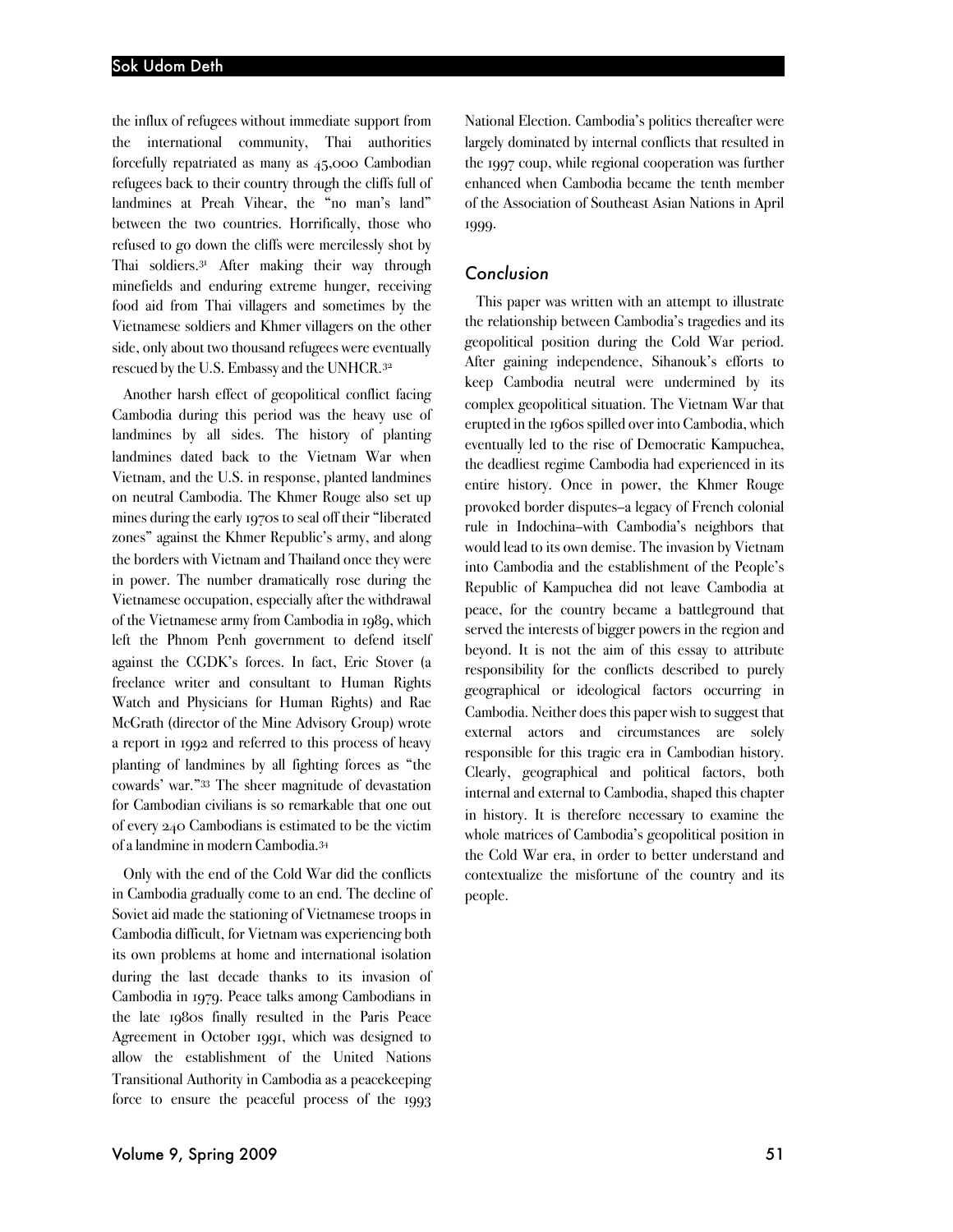### *Bibliography*

- Asia Watch and Physicians for Human Rights. *Landmines in Cambodia: the Coward's War.*  USA: Human Rights Watch, 1991.
- Becker, Elizabeth. *When the War was over: the Voices of Cambodia's Revolution and Its People.*  New York: Simon and Schuster, 1986.
- Chandler, David P. *A History of Cambodia* (*2nd ed.*). Boulder: Westview Press Inc., 1992.

\_\_\_\_\_\_\_\_\_\_\_\_\_\_\_ *Brother Number One*. Boulder: Westview Press Inc., 1999.

- \_\_\_\_\_\_\_\_\_\_\_\_\_\_\_ *A History of Cambodia* (*3rd ed.*). Boulder and Oxford: Westview Press, 2000.
- Davies, Paul. *War of the Mines*. London and Colorado: Pluto Press, 1994.
- Dith, Pran. (Ed.). *Children of Cambodia's Killing Field*. Edited by Kim DePaul. New Haven and London: Yale University Press, 1997.
- Gottesman, Evan. *Cambodia after the Khmer Rouge*. New Haven: Yale University Press, 2003.
- Lau, Teik Soon. *ASEAN and the Cambodian Problem*. Asian Survey, 22, 548-560, 1982.
- Leifer, Michael. "Cambodia and Her Neighbors." *Pacific Affairs* 34 (1962): 361-374.
- Leifer, Michael. "Cambodia: In Search of Neutrality." *Asian Survey* 3 (1963): 55-60.
- Leifer, Michael. "The International Dimensions of the Cambodian Conflict." *International Affairs*  (Royal Institute of International Affairs) 34 (1975): 531-543.
- Luciolli, Esmeralda. *Le Mur de bamboo: Le Cambodge après Pol Pot*. Paris: Regine Deforges, 1988.
- McGregor, Charles. "China, Vietnam, and the Cambodian Conflict: China's End Game Strategy." *Asian Survey* 30 (1990) 266-283.
- Nguyen-vo, Thu-huong. *Khmer-Viet Relations and the Third Indochina Conflict.* North Carolina and London: McFarland & Company, Inc., Publishers, 1992.
- Rowley, K., & Evans G. *Red Brotherhood at War.* Norfolk: Thetford Press Ltd., 1984.
- Slocomb, Margaret. *The People's Republic of Kampuchea 1979–1989: The Revolution after Pol Pot.* Chiang Mai: Silkworms Book, 2003.
- Shawcross, William. *The Quality of Mercy: Cambodia, Holocaust, and Modern Conscience*. New York: Simon and Schuster, 1984.
- \_\_\_\_\_\_\_\_\_\_\_\_ *Cambodia's New Deal: a Report*. Washington, D.C.: Carnegie Endowment for International Peace, 1994.
- Tully, John A. *France on the Mekong: a History of the Protectorate in Cambodia, 1863-1953*. Maryland: University Press of America, 2002.

\_\_\_\_\_\_\_\_\_\_\_\_ *A Short History of Cambodia: from Empire to Survival*. New South Wales: Allen & Unwin, 2005.

## *End Notes*

1 See Leifer (1975), p. 531. 2 William Shawcross's report on Cambodia, *Cambodia's New Deal* (1994), p. 5. 3 Microsoft Encarta 2007 DVD. Definition of "geopolitics." 4 See Chandler (1992), p. 192. 5 Tully (2005), Pp. 143–44. 6 Gottesman (2003), p. 18. 7 Chandler (1992), p. 194. 8 Tully (2005), p. 167. 9 Ibid., p, 167. 10 Chandler (1992), Pp. 204–05. 11 Ibid., p. 206. 12 Ibid. 13 For more details on the border disputes with Thailand during the 1970s, see Rowley & Evans (1984), Pp. 113–121. 14 After Cambodia gained her independence, the most remarkable dispute between Thailand and Cambodia was over the ancient Khmer temple of Preah Vihear, which is located on the Thai-Cambodian border. In October 1959, Cambodia brought the case to the International Court of Justice, which in 1962, voted in favor of Cambodia, thereby placing the temple under Cambodian jurisdiction. The issue only re-emerged and still going on when Preah Vihear Temple was enlisted in the World Heritage Sites in July 2008; in protest of Cambodia's claim over the territory, hundreds of Thais troops confronted with their Cambodian counterparts in various sites along the border. Thus far, while talks have been held between the Cambodian and Thai commissions, the dispute has not been solved. For discussion of Thai conflicts with Cambodia during colonial time, see Tully (2002), France on the Mekong. 15 Chandler (1992), Pp. 219–220. 16 Leifer (1961-1962), p. 361. 17 Ibid., p. 120. 18 Ibid. 19 See Nguyen-vo (1992), chapter 5. 20 Ibid., p. 221. 21 For the discussion of the PRK, see for instance, Evan Gottesman's Cambodia after the Khmer Rouge and Margaret Slocomb's The People's Republic of Kampuchea. 22 Becker (1986), p. 439. 23 FUNCINPEC is the French acronym for "National United Front for an Independent, Neutral, Peaceful, and Cooperative Cambodia.'

24 See Lau Teik Soon (1982), Pp. 548-560

<sup>25</sup> Gottesman (2003), p. 231.